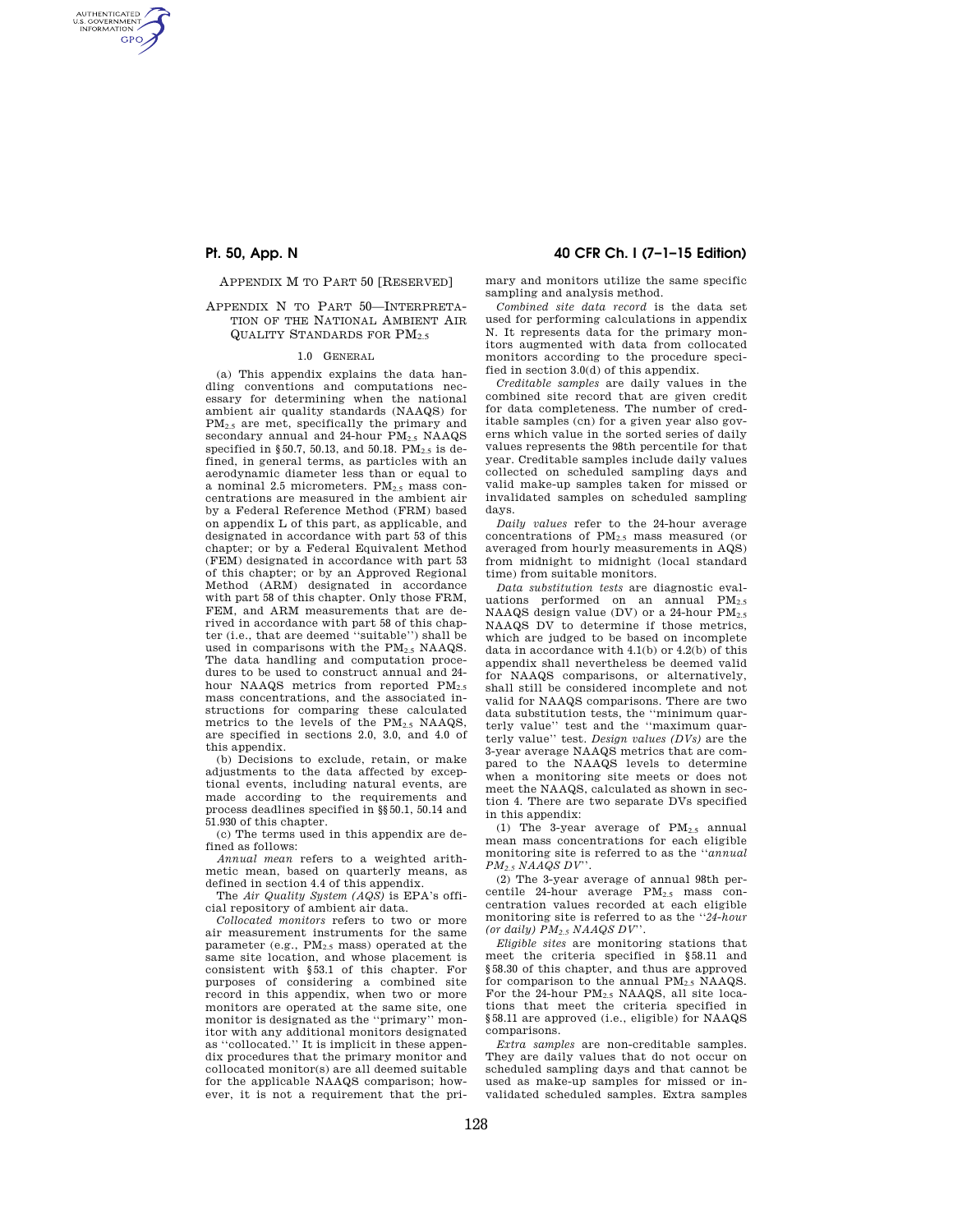# **Environmental Protection Agency**  The Contract of Pt. 50, App. N

are used in mean calculations and are included in the series of all daily values subject to selection as a 98th percentile value, but are not used to determine which value in the sorted list represents the 98th percentile.

*Make-up samples* are samples collected to take the place of missed or invalidated required scheduled samples. Make-up samples can be made by either the primary or the collocated monitor. Make-up samples are either taken before the next required sampling day or exactly one week after the missed (or voided) sampling day.

The *maximum quarterly value data substitution test* substitutes actual ''high'' reported daily  $PM_{2.5}$  values from the same site (specifically, the highest reported non-excluded quarterly value(s) (year non-specific) contained in the combined site record for the evaluated 3-year period) for missing daily values.

The *minimum quarterly value data substitution test* substitutes actual ''low'' reported daily  $PM_{2.5}$  values from the same site (specifically, the lowest reported quarterly value(s) (year non-specific) contained in the combined site record for the evaluated 3-year period) for missing daily values.

*98th percentile* is the smallest daily value out of a year of  $PM_{2.5}$  mass monitoring data below which no more than 98 percent of all daily values fall using the ranking and selection method specified in section 4.5(a) of this appendix.

*Primary monitors* are suitable monitors designated by a state or local agency in their annual network plan (and in AQS) as the default data source for creating a combined site record for purposes of NAAQS comparisons. If there is only one suitable monitor at a particular site location, then it is presumed to be a primary monitor.

*Quarter* refers to a calendar quarter (e.g., January through March).

*Quarterly data capture rate* is the percentage of scheduled samples in a calendar quarter that have corresponding valid reported sample values. Quarterly data capture rates are specifically calculated as the number of creditable samples for the quarter divided by the number of scheduled samples for the quarter, the result then multiplied by 100 and rounded to the nearest integer.

*Scheduled PM2.5 samples* refers to those reported daily values which are consistent with the required sampling frequency (per §58.12 of this chapter) for the primary monitor, or those that meet the special exception noted in section 3.0(e) of this appendix.

*Seasonal sampling* is the practice of collecting data at a reduced frequency during a season of expected low concentrations.

*Suitable monitors* are instruments that use sampling and analysis methods approved for NAAQS comparisons. For the annual and 24 hour PM2.5 NAAQS, suitable monitors include all FRMs, and all FEMs/ARMs except

those specific continuous FEMs/ARMs disqualified by a particular monitoring agency network in accordance with §58.10(b)(13) and approved by the EPA Regional Administrator per §58.11(e) of this chapter.

*Test design values (TDV)* are numerical values that used in the data substitution tests described in sections  $4.1(c)(i)$ ,  $4.1(c)(ii)$  and 4.2(c)(i) of this appendix to determine if the PM2.5 NAAQS DV with incomplete data are judged to be valid for NAAQS comparisons. There are two TDVs: TDV<sub>min</sub> to determine if the NAAQS is not met and is used in the ''minimum quarterly value'' data substitution test and  $\mathsf{TDV}_{\text{max}}$  to determine if the NAAQS is met and is used in the ''maximum quarterly value'' data substitution test. These TDV's are derived by substituting historically low or historically high daily concentration values for missing data in an incomplete year(s).

*Year* refers to a calendar year.

### 2.0 MONITORING CONSIDERATIONS

(a) Section 58.30 of this chapter provides special considerations for data comparisons to the annual PM<sub>2.5</sub> NAAQS.

(b) Monitors meeting the network technical requirements detailed in §58.11 of this chapter are suitable for comparison with the NAAQS for  $PM_{2.5}$ .

(c) Section 58.12 of this chapter specifies the required minimum frequency of sampling for  $PM_{2.5}$ . Exceptions to the specified sampling frequencies, such as seasonal sampling, are subject to the approval of the EPA Regional Administrator and must be documented in the state or local agency Annual Monitoring Network Plan as required in §58.10 of this chapter and also in AQS.

3.0 REQUIREMENTS FOR DATA USE AND DATA REPORTING FOR COMPARISONS WITH THE NAAQS FOR PM<sub>2.5</sub>

(a) Except as otherwise provided in this appendix, all valid FRM/FEM/ARM PM<sub>2.5</sub> mass concentration data produced by suitable monitors that are required to be submitted to AQS, or otherwise available to EPA, meeting the requirements of part 58 of this chapter including appendices A, C, and E shall be used in the DV calculations. Generally, EPA will only use such data if they have been certified by the reporting organization (as prescribed by §58.15 of this chapter); however, data not certified by the reporting organization can nevertheless be used, if the deadline for certification has passed and EPA judges the data to be complete and accurate.

(b) PM2.5 mass concentration data (typically collected hourly for continuous instruments and daily for filter-based instruments) shall be reported to AQS in micrograms per cubic meter (μg/m3) to at least one decimal place. If concentrations are reported to one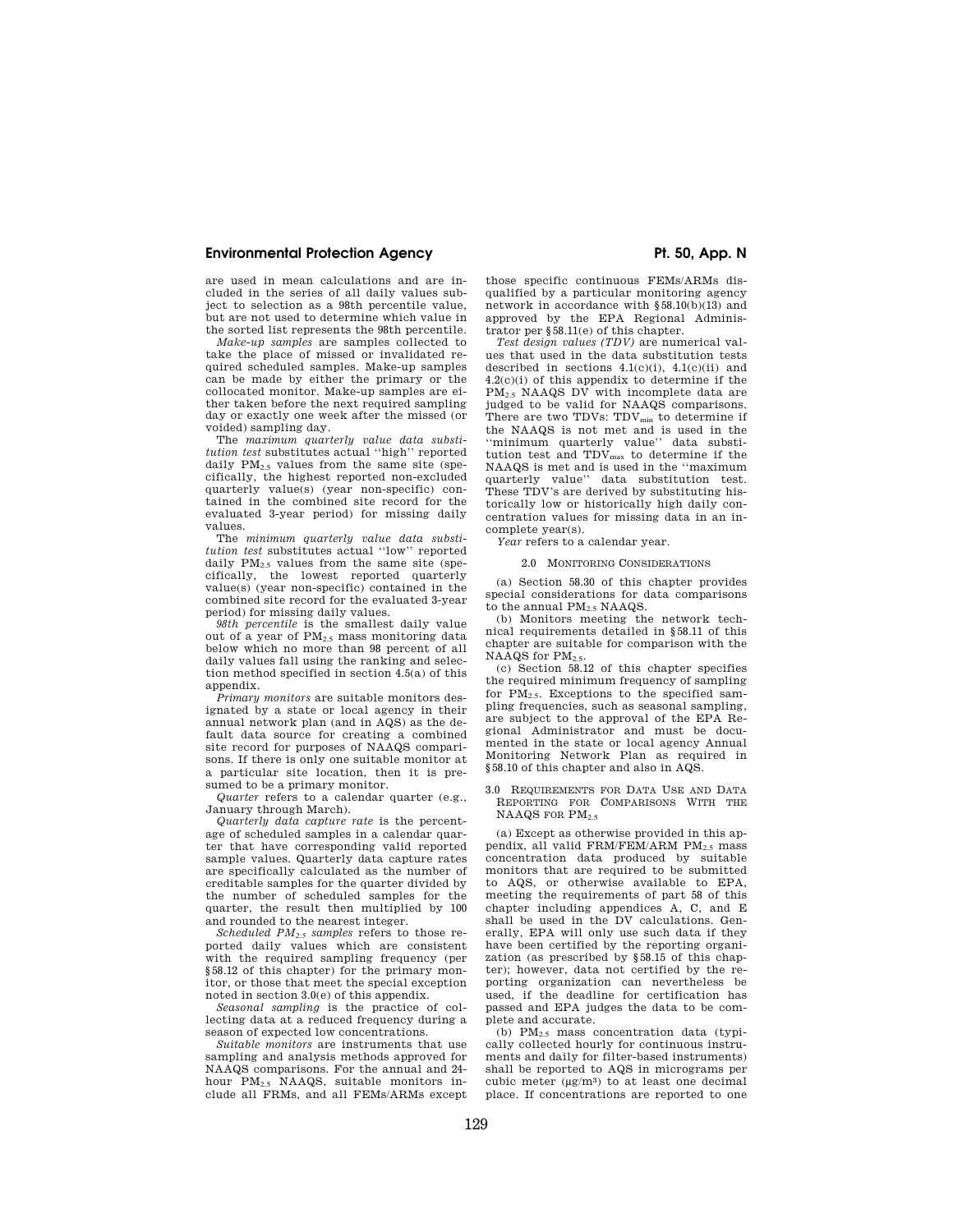decimal place, additional digits to the right of the tenths decimal place shall be truncated. If concentrations are reported to AQS with more than one decimal place, AQS will truncate the value to one decimal place for NAAQS usage (i.e., for implementing the procedures in this appendix). In situations where suitable  $PM_{2.5}$  data are available to EPA but not reported to AQS, the same truncation protocol shall be applied to that data. In situations where  $PM_2$ , mass data are submitted to AQS, or are otherwise available, with less precision than specified above, these data shall nevertheless still be deemed appropriate for NAAQS usage.

(c) Twenty-four-hour average concentrations will be computed in AQS from submitted hourly PM2.5 concentration data for each corresponding day of the year and the result will be stored in the first, or start, hour (i.e., midnight, hour '0') of the 24-hour period. A 24-hour average concentration shall be considered valid if at least 75 percent of the hourly averages (i.e., 18 hourly values) for the 24-hour period are available. In the event that less than all 24 hourly average concentrations are available (i.e., less than 24, but at least 18), the 24-hour average concentration shall be computed on the basis of the hours available using the number of available hours within the 24-hour period as the divisor (e.g., 19, if 19 hourly values are available). Twenty-four-hour periods with seven or more missing hours shall also be considered valid if, after substituting zero for all missing hourly concentrations, the resulting 24-hour average daily value is greater than the level of the  $24$ -hour  $PM_{2.5}$  NAAQS (i.e., greater than or equal to  $35.5 \text{ }\mu\text{g/m}^3$ ). Twenty-four hour average PM<sub>2.5</sub> mass concentrations that are averaged in AQS from hourly values will be truncated to one decimal place, consistent with the data handling procedure for the reported hourly (and also 24-hour filter-based) data.

(d) All calculations shown in this appendix shall be implemented on a site-level basis. Site level concentration data shall be processed as follows:

(1) The default dataset for  $PM_{2.5}$  mass concentrations for a site shall consist of the measured concentrations recorded from the designated primary monitor(s). All daily values produced by the primary monitor are considered part of the site record; this includes all creditable samples and all extra samples.

(2) Data for the primary monitors shall be augmented as much as possible with data from collocated monitors. If a valid daily value is not produced by the primary monitor for a particular day (scheduled or otherwise), but a value is available from a collocated monitor, then that collocated value shall be considered part of the combined site data record. If more than one collocated daily value is available, the average of those

# **Pt. 50, App. N 40 CFR Ch. I (7–1–15 Edition)**

valid collocated values shall be used as the daily value. The data record resulting from this procedure is referred to as the ''combined site data record.''

(e) All daily values in a combined site data record are used in the calculations specified in this appendix; however, not all daily values are given credit towards data completeness requirements. Only creditable samples are given credit for data completeness. Creditable samples include daily values in the combined site record that are collected on scheduled sampling days and valid make-up samples taken for missed or invalidated samples on scheduled sampling days. Days are considered scheduled according to the required sampling frequency of the designated primary monitor with one exception. The exception is, if a collocated continuous FEM/ ARM monitor has a more intensive sampling frequency than the primary FRM monitor, then samples contributed to the combined site record from that continuous FEM/ARM monitor are always considered scheduled and, hence, also creditable. Daily values in the combined site data record that are reported for nonscheduled days, but that are not valid make-up samples are referred to as extra samples.

### 4.0 COMPARISONS WITH THE ANNUAL AND 24- HOUR PM2.5 NAAQS

#### *4.1 Annual PM2.5 NAAQS*

(a) The primary annual PM*2.5* NAAQS is met when the annual PM2.5 NAAQS DV is less than or equal to  $12.0 \text{ }\mu\text{g/m}^3$  at each eligible monitoring site. The secondary annual  $PM_{2.5}$  NAAQS is met when the annual  $PM_{2.5}$ NAAQS DV is less than or equal to 15.0 μg/m3 at each eligible monitoring site.

(b) Three years of valid annual means are required to produce a valid annual  $PM_{2.5}$ NAAQS DV. A year meets data completeness requirements when quarterly data capture rates for all four quarters are at least 75 percent. However, years with at least 11 creditable samples in each quarter shall also be considered valid if the resulting annual mean or resulting annual PM2.5 NAAQS DV (rounded according to the conventions of section 4.3 of this appendix) is greater than the level of the applicable primary or secondary annual PM2.5 NAAQS. Furthermore, where the explicit 75 percent data capture and/or 11 sample minimum requirements are not met, the 3-year annual PM2.5 NAAQS DV shall still be considered valid if it passes at least one of the two data substitution tests stipulated below.

(c) In the case of one, two, or three years that do not meet the completeness requirements of section 4.1(b) of this appendix and thus would normally not be useable for the calculation of a valid annual  $PM_{2.5}$  NAAQS DV, the annual PM2.5 NAAQS DV shall nevertheless be considered valid if one of the test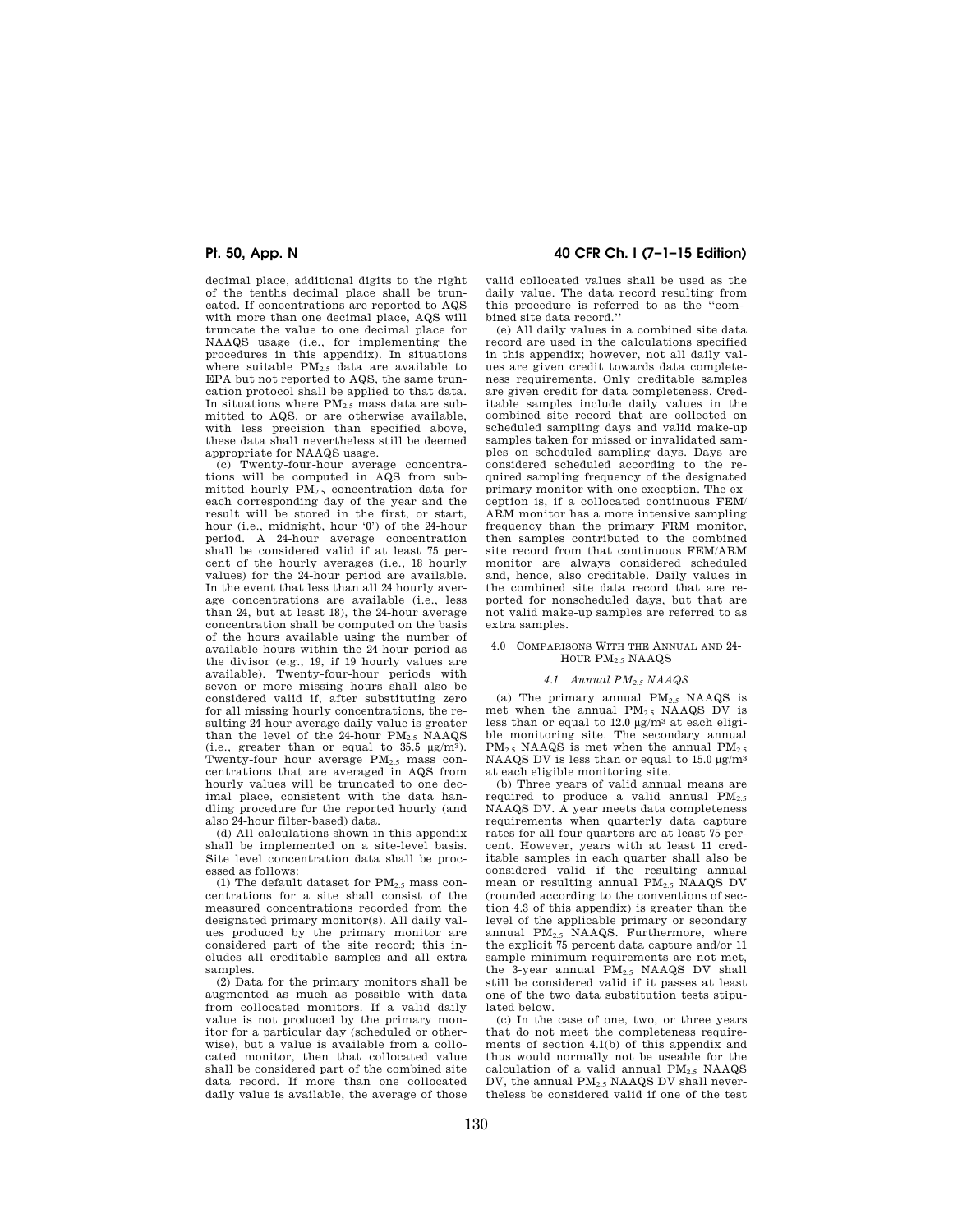# **Environmental Protection Agency**  The Contract of Pt. 50, App. N

conditions specified in sections 4.1(c)(i) and 4.1(c)(ii) of this appendix is met.

(i) An annual PM2.5 NAAQS DV that is above the level of the NAAQS can be validated if it passes the minimum quarterly value data substitution test. This type of data substitution is permitted only if there are at least 30 days across the three quarters of the three years under consideration (e.g., collectively, quarter 1 of year 1, quarter 1 of year 2 and quarter 1 of year 3) from which to select the quarter-specific low value. Data substitution will be performed in all quarter periods that have less than 11 creditable samples.

*Procedure:* Identify for each deficient quarter (i.e., those with less than 11 creditable samples) the lowest reported daily value for that quarter, looking across those three months of all three years under consideration. If after substituting the lowest reported daily value for a quarter for  $(11 - cn)$ daily values in the matching deficient quarter(s) (i.e., to bring the creditable number for those quarters up to 11), the procedure yields a recalculated annual PM2.5 NAAQS test DV (TDVmin) that is greater than the level of the standard, then the annual  $PM_{2.5}$  NAAQS DV is deemed to have passed the diagnostic test and is valid, and the annual PM<sub>2.5</sub> NAAQS is deemed to have been violated in that 3-year period.

(ii) An annual  $PM<sub>2.5</sub> NAAQS DV that is$ equal to or below the level of the NAAQS can be validated if it passes the maximum quarterly value data substitution test. This type of data substitution is permitted only if there is at least 50 percent data capture in each quarter that is deficient of 75 percent data capture in each of the three years under consideration. Data substitution will be performed in all quarter periods that have less than 75 percent data capture but at least 50 percent data capture. If any quarter has less than 50 percent data capture then this substitution test cannot be used.

*Procedure:* Identify for each deficient quarter (i.e., those with less than 75 percent but at least 50 percent data capture) the highest reported daily value for that quarter, excluding state-flagged data affected by exceptional events which have been approved for exclusion by the Administrator, looking across those three quarters of all three years under consideration. If after substituting the highest reported daily PM<sub>2.5</sub> value for a quarter for all missing daily data in the matching deficient quarter(s) (i.e., to make those quarters 100 percent complete), the procedure yields a recalculated annual  $PM_{2.5}$ <br>NAAQS test DV (TDV $_{max}$ ) that is less than or equal to the level of the standard, then the annual PM2.5 NAAQS DV is deemed to have passed the diagnostic test and is valid, and the annual  $PM_{2.5}$  NAAQS is deemed to have been met in that 3-year period.

(d) An annual  $PM_{2.5}$  NAAQS DV based on data that do not meet the completeness criteria stated in 4(b) and also do not satisfy the test conditions specified in section 4(c), may also be considered valid with the approval of, or at the initiative of, the EPA Administrator, who may consider factors such as monitoring site closures/moves, monitoring diligence, the consistency and levels of the daily values that are available, and concentrations whether to use such data.

(e) The equations for calculating the annual PM2.5 NAAQS DVs are given in section 4.4 of this appendix.

#### *4.2 Twenty-four-hour PM2.5 NAAQS*

(a) The primary and secondary 24-hour  $PM_{2.5}$  NAAQS are met when the 24-hour  $PM_{2.5}$ NAAQS DV at each eligible monitoring site is less than or equal to 35 μg/m3.

(b) Three years of valid annual  $PM_{2.5}$  98th percentile mass concentrations are required to produce a valid 24-hour PM<sub>2.5</sub> NAAQS DV. A year meets data completeness requirements when quarterly data capture rates for all four quarters are at least 75 percent. However, years shall be considered valid, notwithstanding quarters with less than complete data (even quarters with less than 11 creditable samples, but at least one creditable sample must be present for the year), if the resulting annual 98th percentile value or resulting 24-hour NAAQS DV (rounded according to the conventions of section 4.3 of this appendix) is greater than the level of the standard. Furthermore, where the explicit 75 percent quarterly data capture requirement is not met, the 24-hour PM2.5 NAAQS DV shall still be considered valid if it passes the maximum quarterly value data substitution test.

(c) In the case of one, two, or three years that do not meet the completeness requirements of section 4.2(b) of this appendix and thus would normally not be useable for the calculation of a valid 24-hour  $PM_{2.5}$  NAAQS DV, the 24-hour  $PM_{2.5}$  NAAQS DV shall nevertheless be considered valid if the test conditions specified in section 4.2(c)(i) of this appendix are met.

(i) A  $\text{PM}_{2.5}$  24-hour mass NAAQS DV that is equal to or below the level of the NAAQS can be validated if it passes the maximum quarterly value data substitution test. This type of data substitution is permitted only if there is at least 50 percent data capture in each quarter that is deficient of 75 percent data capture in each of the three years under consideration. Data substitution will be performed in all quarters that have less than 75 percent data capture but at least 50 percent data capture. If any quarter has less than 50 percent data capture then this substitution test cannot be used.

*Procedure:* Identify for each deficient quarter (i.e., those with less than 75 percent but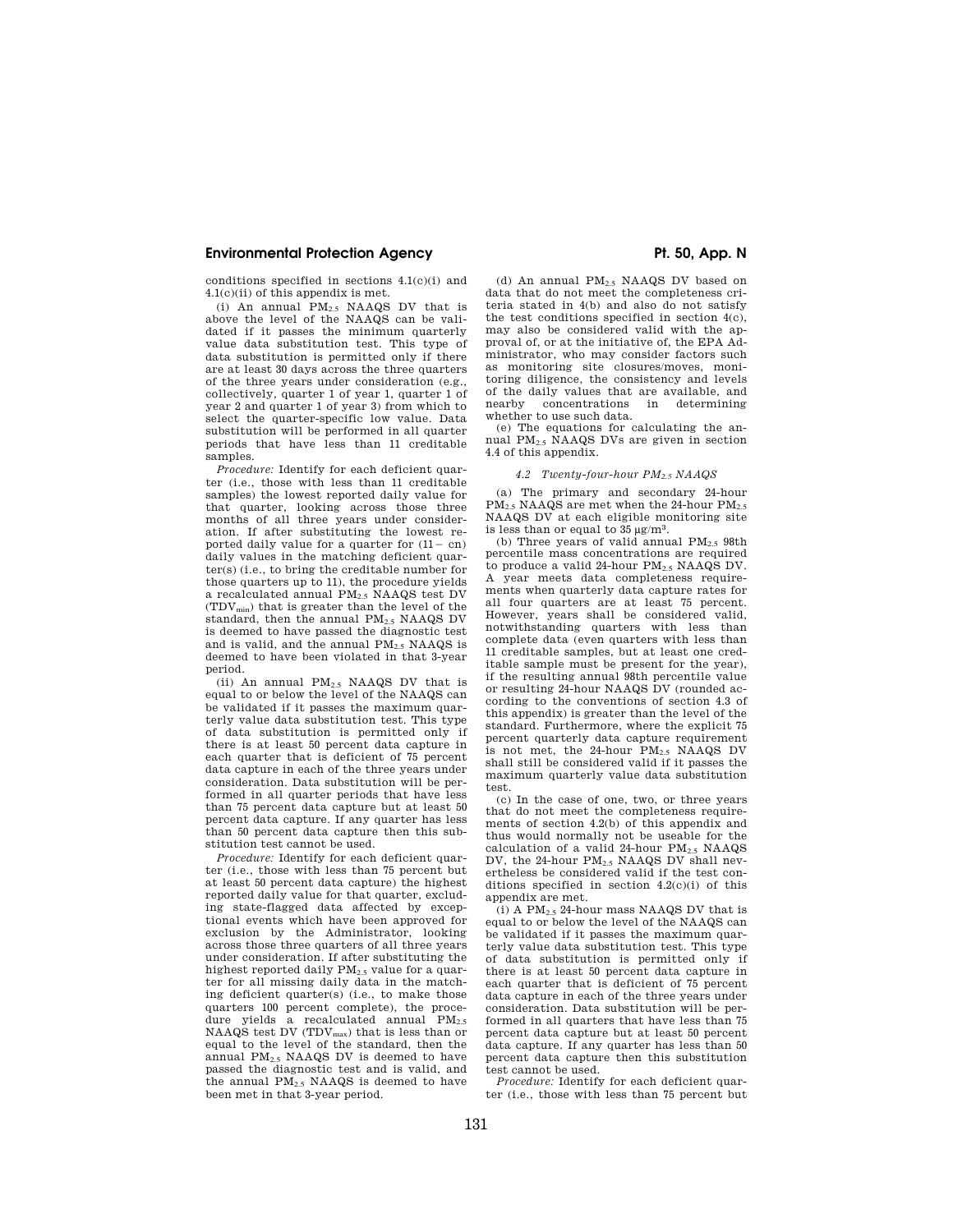at least 50 percent data capture) the highest reported daily PM2.5 value for that quarter, excluding state-flagged data affected by exceptional events which have been approved for exclusion by the Regional Administrator, looking across those three quarters of all three years under consideration. If, after substituting the highest reported daily maximum PM2.5 value for a quarter for all missing daily data in the matching deficient quarter(s) (i.e., to make those quarters 100 percent complete), the procedure yields a recalculated 3-year 24-hour NAAQS test DV (TDVmax) less than or equal to the level of the standard, then the  $24$ -hour  $PM_{2.5}$  NAAQS DV is deemed to have passed the diagnostic test and is valid, and the 24-hour PM<sub>2.5</sub><br>NAAQS is deemed to have been met in that 3-year period.

(d)  $\overline{A}$  24-hour PM<sub>2.5</sub> NAAQS DV based on data that do not meet the completeness criteria stated in section 4(b) of this appendix and also do not satisfy the test conditions specified in section  $4(c)$  of this appendix, may also be considered valid with the approval of, or at the initiative of, the EPA Administrator, who may consider factors such as monitoring site closures/moves, monitoring diligence, the consistency and levels of the daily values that are available, and

# **Pt. 50, App. N 40 CFR Ch. I (7–1–15 Edition)**

nearby concentrations in determining whether to use such data.

(e) The procedures and equations for calculating the 24-hour PM<sub>2.5</sub> NAAQS DVs are given in section 4.5 of this appendix.

4.3 Rounding Conventions. For the purposes of comparing calculated PM2.5 NAAQS DVs to the applicable level of the standard, it is necessary to round the final results of the calculations described in sections 4.4 and 4.5 of this appendix. Results for all intermediate calculations shall not be rounded.

(a) Annual  $PM_{2.5}$  NAAQS DVs shall be rounded to the nearest tenth of a μg/m3 (decimals x.x5 and greater are rounded up to the next tenth, and any decimal lower than x.x5 is rounded down to the nearest tenth).

(b) Twenty-four-hour PM2.5 NAAQS DVs shall be rounded to the nearest  $1 \mu g/m^3$  (decimals 0.5 and greater are rounded up to the nearest whole number, and any decimal lower than 0.5 is rounded down to the nearest whole number).

### *4.4 Equations for the Annual PM2.5 NAAQS.*

(a) An annual mean value for  $PM_{2.5}$  is determined by first averaging the daily values of a calendar quarter using equation 1 of this appendix:

Equation 1

$$
\overline{X}_{q,y} = \frac{1}{n_q} \sum_{i=1}^{n_q} X_{i,q,y}
$$

Where:

 $\bar{X}_{q,y}$  = the mean for quarter q of the year y;  $n_q$  = the number of daily values in the quarter; and

 $x_{i,q,y}$  = the i<sup>th</sup> value in quarter q for year y.

(b) Equation 2 of this appendix is then used to calculate the site annual mean:

# Equation 2

$$
\overline{X}_{y} = \frac{1}{4} \sum_{q=1}^{4} \overline{X}_{q,y}
$$

Where:

 $\bar{x}$  = the annual mean concentration for year *y* (*y* = 1, 2, or 3); and

 $\bar{X}_{q,y}$  = the mean for quarter *q* of year *y* (result of equation 1).

(c) The annual  $PM_{2.5}$  NAAQS DV is calculated using equation 3 of this appendix: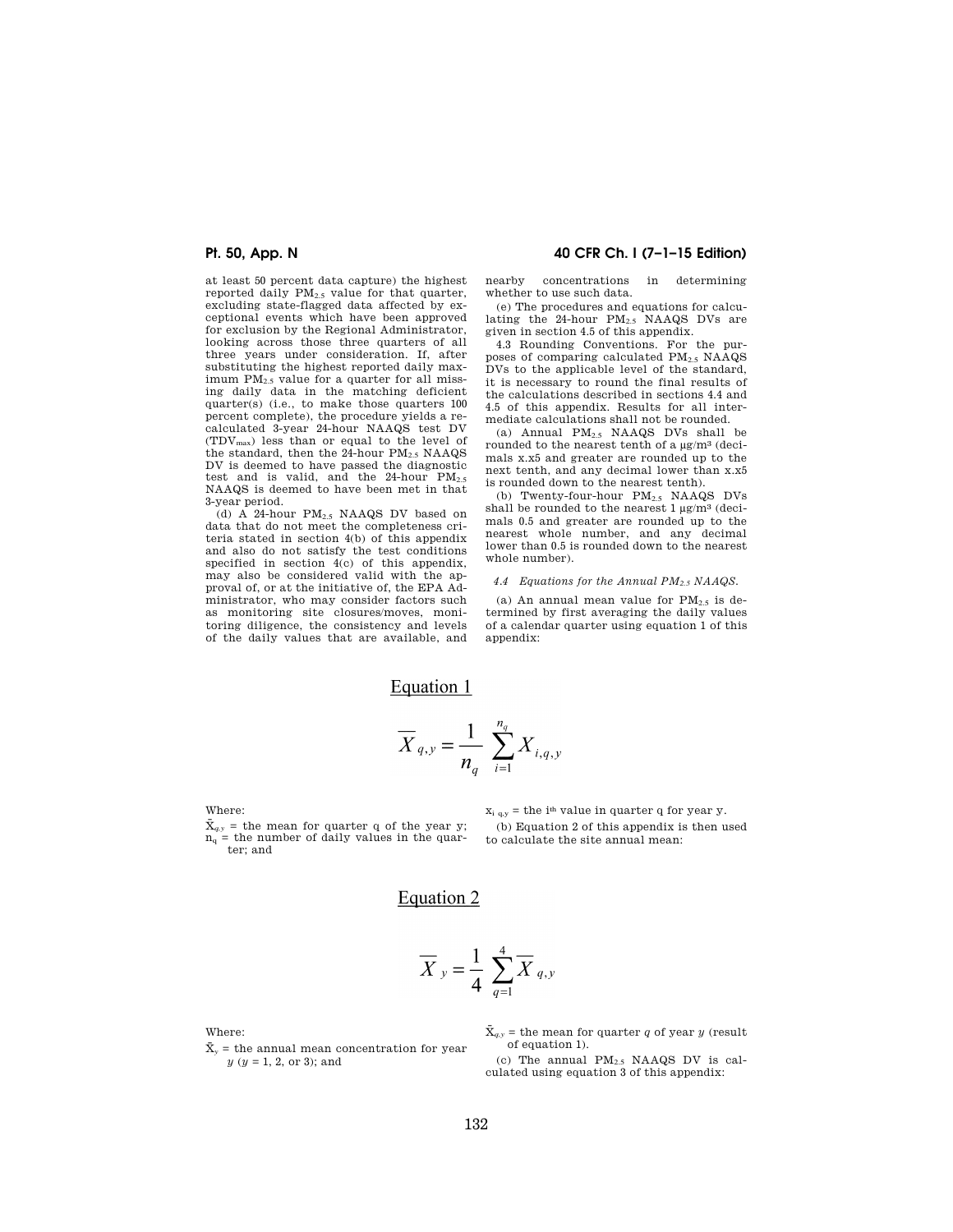# **Environmental Protection Agency**  The Contract of Pt. 50, App. N

# Equation 3

$$
\overline{X} = \frac{1}{3} \sum_{\nu=1}^{3} \overline{X}_{\nu}
$$

Where:

# $\bar{X}$  = the annual PM<sub>2.5</sub> NAAQS DV; and

 $\bar{X}_y$  = the annual mean for year *y* (result of equation 2)

(d) The annual  $\mathrm{PM_{2.5}}$  NAAQS DV is rounded according to the conventions in section 4.3 of this appendix before comparisons with the levels of the primary and secondary annual PM2.5 NAAQS are made.

### *4.5 Procedures and Equations for the 24-Hour PM*2.5 *NAAQS*

(a) When the data for a particular site and year meet the data completeness requirements in section 4.2 of this appendix, calculation of the 98th percentile is accomplished by the steps provided in this subsection. Table 1 of this appendix shall be used to identify annual 98th percentile values.

Identification of annual 98th percentile values using the Table 1 procedure will be based on the creditable number of samples (as described below), rather than on the actual number of samples. Credit will not be granted for extra (non-creditable) samples. Extra samples, however, are candidates for selection as the annual 98th percentile. [The creditable number of samples will determine how deep to go into the data distribution, but all samples (creditable and extra) will be considered when making the percentile assignment.] The annual creditable number of samples is the sum of the four quarterly creditable number of samples.

*Procedure:* Sort all the daily values from a particular site and year by descending value. (For example:  $(x[1], x[2], x[3], * * * , x[n])$ ). In

this case, x[1] is the largest number and x[n] is the smallest value.) The 98th percentile value is determined from this sorted series of daily values which is ordered from the highest to the lowest number. Using the left column of Table 1, determine the appropriate range for the annual creditable number of samples for year y  $(cn_v)$  (e.g., for 120 creditable samples per year, the appropriate range would be 101 to 150). The corresponding<br>""" value in the right column identifies the value in the right column identifies the rank of the annual 98th percentile value in the descending sorted list of site specific daily values for year y (e.g., for the range of 101 to 150, n would be 3). Thus,  $P_{0.98, y} =$  the nth largest value (e.g., for the range of 101 to 150, the 98th percentile value would be the third highest value in the sorted series of daily values.

TABLE 1

| Annual number of creditable<br>samples for year $y$ (cn <sub>v</sub> ) | The 98th percentile for year y $(P_{0.98,y})$ , is the n <sup>th</sup> maximum<br>24-hour average value for the<br>year where $n$ is the listed num-<br>ber |
|------------------------------------------------------------------------|-------------------------------------------------------------------------------------------------------------------------------------------------------------|
| 1 to 50                                                                |                                                                                                                                                             |
|                                                                        |                                                                                                                                                             |
| 101 to 150                                                             | з                                                                                                                                                           |
| 151 to 200                                                             |                                                                                                                                                             |
| 201 to 250                                                             | 5                                                                                                                                                           |
| 251 to 300                                                             | հ                                                                                                                                                           |
| 301 to 350                                                             |                                                                                                                                                             |
| 351 to 366                                                             |                                                                                                                                                             |

(b) The 24-hour  $PM_{2.5}$  NAAQS DV is then calculated by averaging the annual 98th percentiles using equation 4 of this appendix:  $P_{0.98, y}$ 

# Equation 4

$$
\overline{P}_{0.98} = \frac{1}{3} \sum_{y=1}^{3} P_{0.98,y}
$$

Where:

 $\bar{P}_{0.98}$  = the 24-hour PM<sub>2.5</sub> NAAQS DV; and  $P_{0.98, y}$  = the annual 98th percentile for year  $\overline{u}$ 

(c) The 24-hour  $PM_{2.5}$  NAAQS DV is rounded according to the conventions in section 4.3 of this appendix before a comparison with